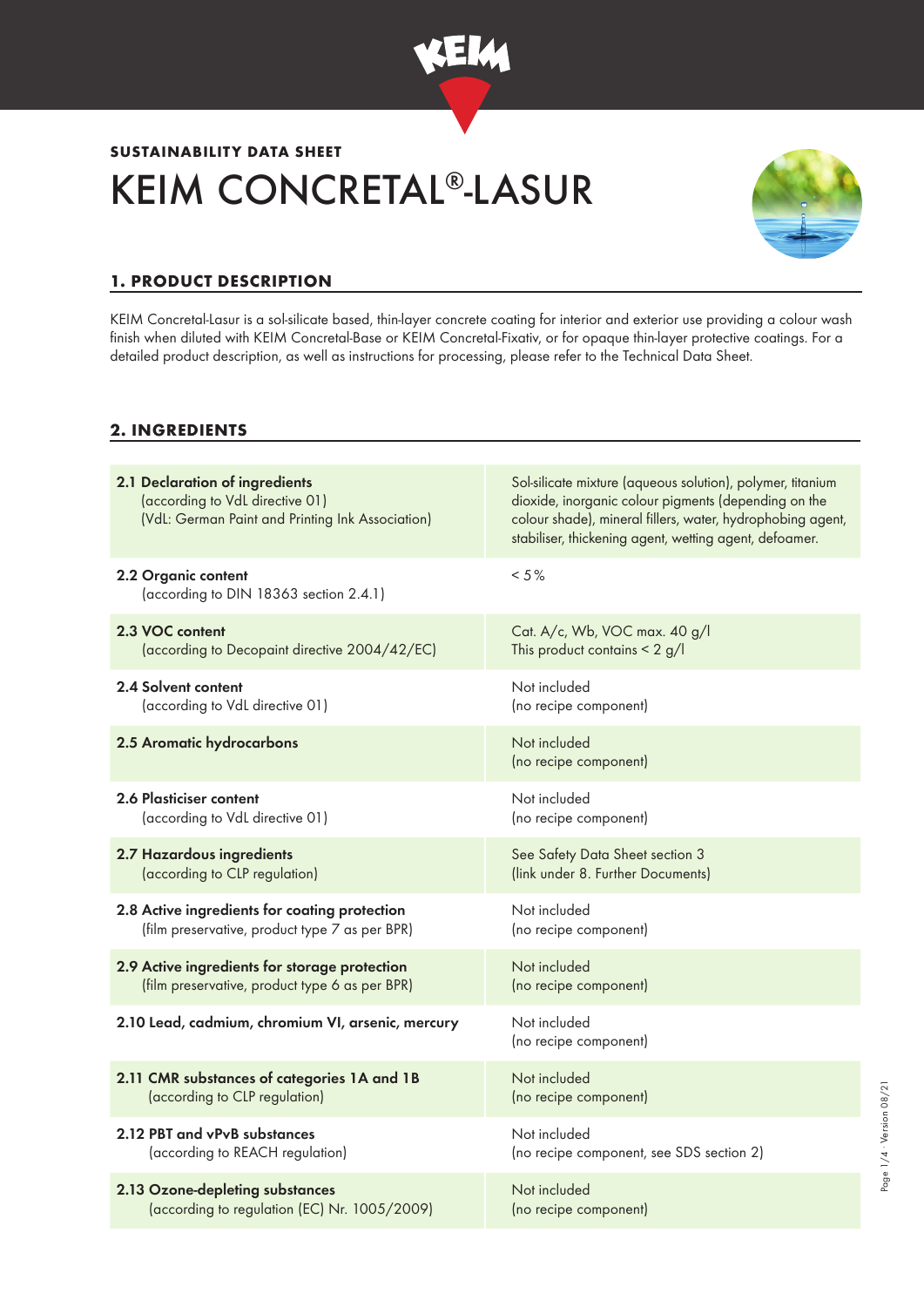a sa kacamatan ing Kabupatèn Kabupatèn Kabupatèn Kabupatèn Kabupatèn Kabupatèn Kabupatèn Kabupatèn Kabupatèn K

| 2.14 Formaldehyde/formaldehyde depot substances<br>(emission test chamber)                                                                          | Not specified                                                         |
|-----------------------------------------------------------------------------------------------------------------------------------------------------|-----------------------------------------------------------------------|
| 2.15 Compliance with the limitation of emissions<br>of the titanium dioxide industry (according to<br>directive 92/112/EEC or directive 2010/75/EU) | Yes                                                                   |
| 2.16 Halogenated organic compounds                                                                                                                  | See Safety Data Sheet section 12<br>(link under 8. Further Documents) |

# **3. TEST REPORTS / EXPERT REPORTS / CERTIFICATIONS / LOGOS**

| 3.1 Test reports                                                                                                               | On request                                                                          |
|--------------------------------------------------------------------------------------------------------------------------------|-------------------------------------------------------------------------------------|
| 3.2 Export reports                                                                                                             | <b>Environmental Product Declaration (EPD)</b><br>(link under 8. Further Documents) |
| 3.3 Product code / GISCODE                                                                                                     | <b>BSW40</b>                                                                        |
| 3.4 Certifications / Logos                                                                                                     |                                                                                     |
| DGNB<br><b>NAVIGATOR</b><br>Registrierungs-Code<br><b>SENTINEL HAUS</b><br>NAXDTK<br>100%<br>Ökostrom<br>www.dqnb-navigator.di |                                                                                     |

#### **4. INFORMATION FOR BUILDING CERTIFICATION AS PER DGNB\***

| 4.1 Product group<br>(ENV 1.2)                                             | Coating materials for mineral surfaces outdoors like for<br>example concrete, masonry, mineral mortars and fillers,<br>ETICS, wallpaper (facade wallpaper), gypsum plaster<br>boards etc. |
|----------------------------------------------------------------------------|-------------------------------------------------------------------------------------------------------------------------------------------------------------------------------------------|
| 4.2 VOC content<br>(according to directive 2004/42/EC)                     | $< 2$ g/l                                                                                                                                                                                 |
| 4.3 Dilutability with water<br>(according to directive 2004/42/EC)         | Yes                                                                                                                                                                                       |
| 4.4 Product-specific life cycle assessment values<br>(ENV 1.1 and ENV 2.1) | According to EPD                                                                                                                                                                          |
| <b>4.5 Quality level</b><br>(ENV 1.2)                                      | Coatings on mainly mineral substrates outdoors:<br>Complies with quality level $4 - \text{VOC} \le 40 \text{ g/l}$<br>according to VdL directive 01                                       |
| 4.6 Product-specific life cycle<br>(ECO 1.1)                               | 15 Years (according to BNB: National rating system<br>for sustainable building)                                                                                                           |
| 4.7 Safety and risks of failure<br>(SOC 1.7)                               | No negative impact, since no halogens contained                                                                                                                                           |
| 4.8 Cleaning instruction<br>(PRO 1.5, PRO 2.2)                             | See Technical Data Sheet<br>(link under 8. Further Documents)                                                                                                                             |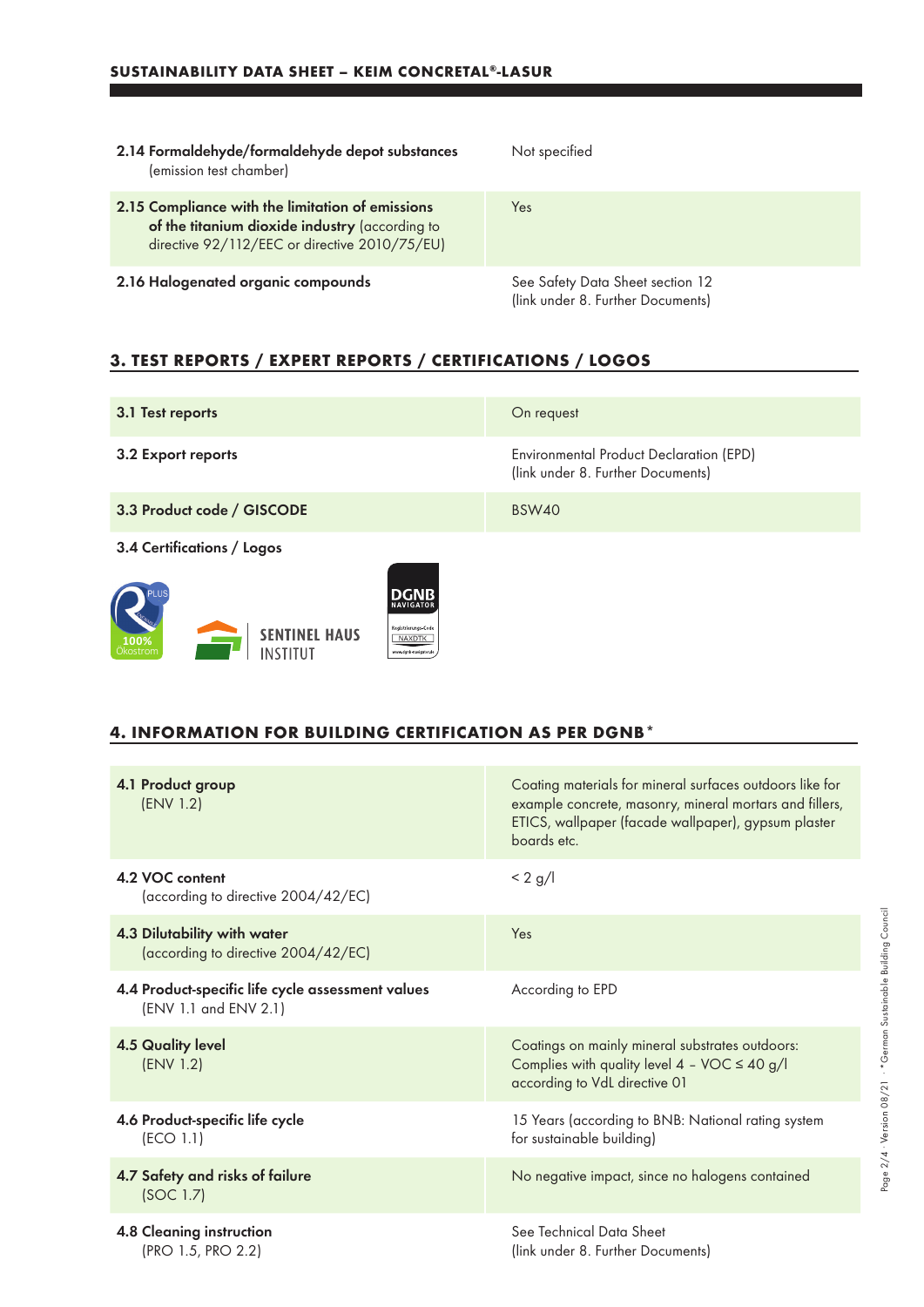## **5. INFORMATION ON SUITABILITY ACCORDING TO LEED 2009**

| 5.1 Product group<br>[EQ4.2]                                                                         | <b>Flat Topcoat</b>                                                                                                                                                                                                                                                                                                                                                                                                                                                                               |
|------------------------------------------------------------------------------------------------------|---------------------------------------------------------------------------------------------------------------------------------------------------------------------------------------------------------------------------------------------------------------------------------------------------------------------------------------------------------------------------------------------------------------------------------------------------------------------------------------------------|
| 5.2 VOC<br>(as per SCAQMD Rule 1113, Architectural Coatings,<br>rules in effect on February 5, 2016) | $< 2$ g/l (limit value $< 50$ g/l)                                                                                                                                                                                                                                                                                                                                                                                                                                                                |
| 5.3 VOC limit fulfilled                                                                              | Yes                                                                                                                                                                                                                                                                                                                                                                                                                                                                                               |
| 5.4 Recycling rate<br>(from post-consumer sources) (MR4)                                             | KEIM Concretal-Lasur can achieve the service life of the<br>building components. KEIM Concretal-Lasur does not have<br>a real after-use phase. The final disposal is carried out<br>in conjunction with the building components via building<br>rubble. If it is pure building rubble, recycling takes place in<br>accordance with national regulations. Normally, building<br>rubble is crushed and returned to the economic cycle as a<br>substitute for fillers (road construction, concrete). |
| 5.5 Recycling rate<br>(from production-relevant sources) (MR4)                                       | 0%                                                                                                                                                                                                                                                                                                                                                                                                                                                                                                |
| 5.6 Fast renewable raw materials<br>(MR 6)                                                           | 0%                                                                                                                                                                                                                                                                                                                                                                                                                                                                                                |
| 5.7 Regional materials<br>(MR <sub>5</sub> )                                                         | Not specified                                                                                                                                                                                                                                                                                                                                                                                                                                                                                     |
| 5.8 Production site<br>(MR 5)                                                                        | Keimfarben GmbH, Keimstraße 16, 86420 Diedorf                                                                                                                                                                                                                                                                                                                                                                                                                                                     |

### **6. MANAGEMENT SYSTEMS AND CORPORATE CERTIFICATIONS**

6.1 Quality and environmental management The manufacturing /marketing company is certified according to:

– DIN EN ISO 9001

- DIN EN ISO 14001
- Energy audit according to DIN EN 16247-1

#### **7. SAFETY INSTRUCTIONS**

7.1 See Safety Data Sheet (link under 8. Further Documents)